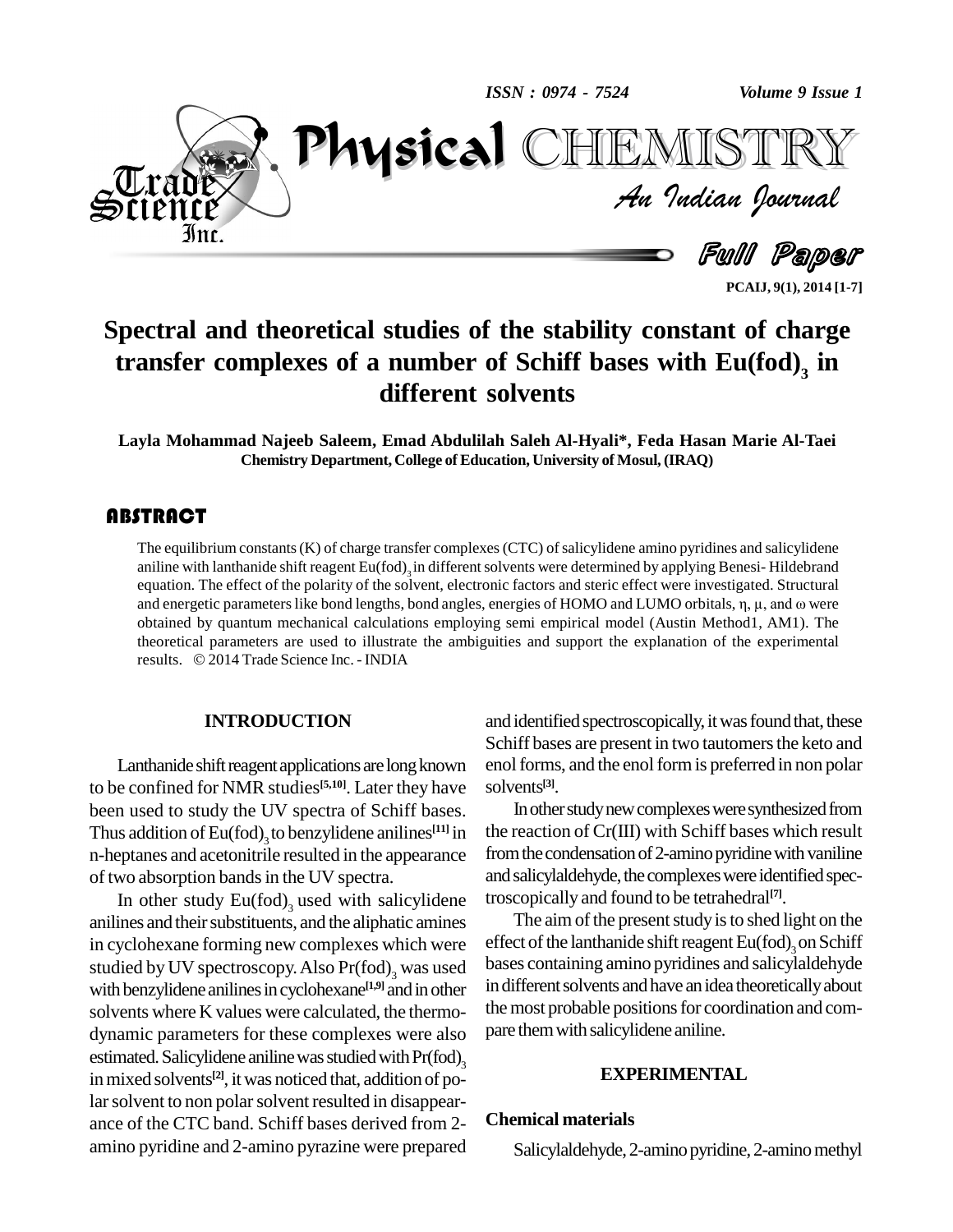## Full Paper

pyridine, 2-amino-4-methyl pyridine, aniline, 2-amino phenol, and lanthanide shift reagent  $Eu(fod)$ <sub>3</sub> all the the de above chemicals are purchased from Fluka and they are with high purity except salicylaldehyde which has been distilled at its boiling point.

The solvents used: are cyclohexane,  $\text{CCl}_4$ , chlorobenzene, dichloro methane and acetonitrile.All of these solventswere distilled at their boiling points.

#### **Synthesis of schiff bases**

Schiff bases are prepared according to the proce dure of El-Bayomi and his coworker **[8]** by mixing equimolar amounts of salicylaldehyde with primary amines after dissolving it in absolute ethanol then addition of the solution of amine to the aldehyde gradually with stirring, then refluxing the mixture for  $(2-6 \text{ hrs})$ . The mixture was left to cool; the precipitate was filtered, washed with cold ethanol or methanol, then re-<br>crystallized several times to yield a pure product. IR of the compounds were measured.

## **Preparation ofsolution and formation of the com plex**

2ml of the suitable solvent was placed in the UV **piex**<br>2ml of the suitable solvent was placed in the UV sec<br>cell (the sample and the blank), then 100 µl of  $10^{-2}$  M  $\mathrm{Eu(fod)}_{3}$  was added to each cell, after that successive cell (the sample and the blank), then  $100 \mu l$  of  $10^{-2}$  M<br>Eu(fod)<sub>3</sub> was added to each cell, after that successive<br>additions (20-70  $\mu$ l) of the donor (Schiff base) was added to the sample cell, an equivalent amount of the solvent was added to the blank cell to maintain equivalent volumes in both cells. UV measurements were carried out using Shimadzu UV-visible spectrophotometer (UV-1659 pc).

#### **Stochiometry of the complexes**

The continuous variation method was applied for the determination of stochiometry.

#### **Determination of K valuefor the complex**

The K values are determined by applying Bensi Hildebrand **[4]** equation which can be represented as follow:  $W:$ <br> $\begin{bmatrix} 1 \end{bmatrix}$ 

follow:  
\n
$$
\frac{[A_0]}{Abs} = \frac{1}{\epsilon_{AD}} + \frac{1}{K \epsilon_{AD}} \cdot \frac{1}{[D_0]}
$$
\n(1)

Where  $[A_0]$  is the initial concentration of the acceptor  $(Eu(fod)_{3})$ , [Do] is the initial concentration of the donor Where  $[A_0]$  is the initial concentration of the acceptor (Eu(fod)<sub>3</sub>), [Do] is the initial concentration of the donor molecule (Schiff base) and  $\varepsilon_{AD}$  is the extinction coefficient of the complex. Abs is the absorbance of the complex.

#### **Theoretical part**

 $_{-2}^{\circ}$  M (6-311G(d,p)) method. The well known Chem. Office (v.11, 2008) pro gram was used for performing this study. Two quantum mechanical methods were used to establish the required values of angles, bond lengths, electronic charges and the steric interactions. One of these methods is a semi empirical and represented by the AM1 model and the second one is an abinitio calculation presented as HF

## **RESULTSAND DISCUSSION**

The UV spectra of the Schiff bases studied in this work showed different absorption maxima before and after addition of  $\mathsf{Eu(fod)}_3$ , given in TABLE (1). From this TABLE, it can be seen that, addition of  $\mathrm{Eu}(\mathrm{fod})_{3}$  in different solvents resulted in the appearance of a new band Figure (1), which could be attributed to the for-

|                   |                    | S2AP                |                    | S2A3MP              |             | S2A4MP                            |                    | <b>SA</b>                  |                    | <b>BOOHA</b>                 |       |
|-------------------|--------------------|---------------------|--------------------|---------------------|-------------|-----------------------------------|--------------------|----------------------------|--------------------|------------------------------|-------|
| <b>Solvent</b>    | $\lambda$ max<br>b | ∧max<br>$_{\rm co}$ | $\lambda$ max<br>b | $\lambda$ max<br>co | $\mathbf b$ | $\lambda$ max $\lambda$ max<br>co | $\lambda$ max<br>b | $\lambda$ max<br><b>co</b> | $\lambda$ max<br>b | $\lambda$ max<br>$_{\rm co}$ | ∧ max |
| Cyclo-hexane      | 354                | 440                 | 356                |                     | 353         | 441                               |                    |                            | 355                | 445                          | 292   |
| CCl <sub>4</sub>  | 354                | 444                 |                    |                     |             |                                   |                    |                            |                    |                              | 293   |
| Chloro-benzene    | 353                | 441                 | 356                | 443                 | 352         | 440                               | 342                | 437                        |                    |                              | 294   |
| Methylenechloride | 348                | 436                 | 353                | 441                 | 348         | 437                               | 339                | 430                        |                    |                              | 284   |
| Aceto-nitrile     | 345                | 450                 |                    |                     |             |                                   |                    |                            |                    |                              | 292   |

ocnlometry of the complexes band Figure (1), which could be attributed to the for-<br>TABLE 1 : The values of  $\lambda$ max for the Schiff bases, Eu(fod)<sub>3</sub> and the complexes formed from them in different solvents

*ISO*<br>*Ino pyridine, S*<br>*IISTRY*<br>*IISTRY*<br>*Indian hournal* .<br>**Physical** CHEMISTRY **S2AP= Salicylidene-2-amino pyridine, S2A3MP= Salicylidene-2-amino-3-methyl pyridine, S2A4MP= Salicylidene-2-amino-** Aceto-nitrile<br>
S2AP= Salicylidene-2-amino pyridine, S2A3MP= Salicylidene-2-amino-3-methyl pyridine, S2A4MP= Salicylidene-2-amino-<br>
4-methyl pyridine, SA= Salicylidene aniline, and BOOHA = Benzylidene –o-hydroxy aniline; -S2AP= Salicylidene-2-amino pyridine, S2A3MP= Salicylidene-2-amino-3-methyl pyridine, S2A4MP= Salicylidene-2-amino-<br>4-methyl pyridine, SA= Salicylidene aniline, and BOOHA = Benzylidene –o-hydroxy aniline; -λmax b= λmax at absorption of Schiff bases,  $-\lambda$ max  $r = \lambda$ max at maximum absorption of Eu(fod),  $-\lambda$ max  $\cos \lambda$  at maximum absorption of **complex**

*2*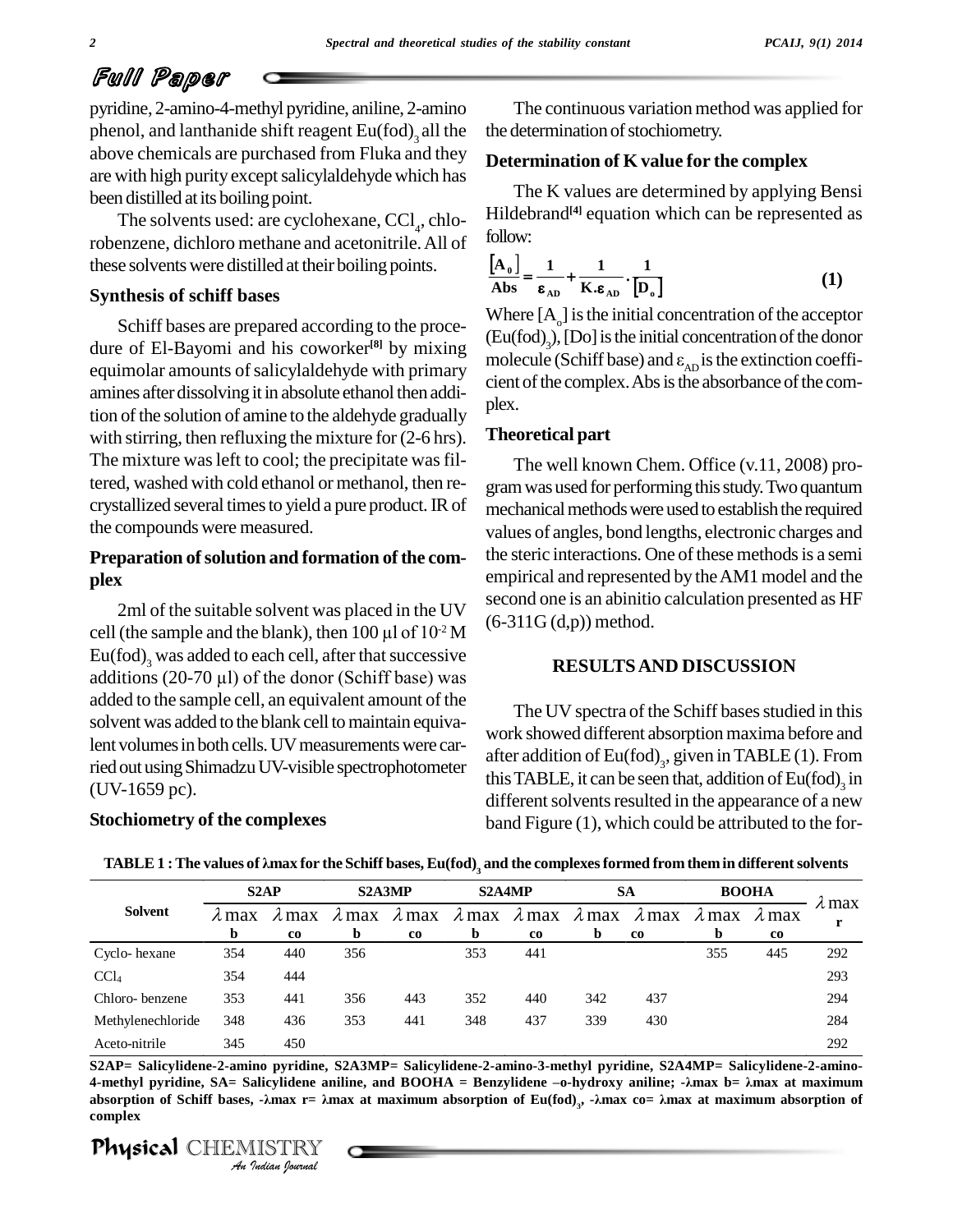



**TABLE 2 : The values of K for the complexes of S2APwith**  $\mathbf{Eu}(\mathbf{fod})_{\mathfrak{z}}$  in different solvents.

| <b>TABLE 3: The values of K for the complexes of Schiff bases</b> |  |
|-------------------------------------------------------------------|--|
| with $Eu(fod)$ , in different solvents                            |  |

| Solvent            | $K \mod 1$ |
|--------------------|------------|
| Cyclohexane        | 750        |
| CCl <sub>4</sub>   | 428        |
| Chlorobenzene      | 200        |
| Methylene chloride | 111        |
| Acetonitril        | 40         |

mation of CT complex.

The stoichiometry of this complex was found to be 1:1. Plots were performed between  $[A_2]/[Abs]$  versus  $1/[D_0]$  according to Bensi Hildebrand equation (Eq.1).<br>Straight lines Figure (2) were obtained, where the

K values were determined from the slopes and inter cepts of the plots.

The values of K for salicylidene 2-amino pyridine in different solvents are given in TABLE $(2)$ . Similarly plots were performed for S2A3MP and SA and BOOHA in two solvents (Chlorobenzene and methylene chloride). The obtained K values for these compounds are tabulated inTABLE (3).

From the above results, it can be seen that, many factors play role in determining the values of K in the studied system.If we look at the values of K for S2AP with  $Eu(fod)$ <sub>3</sub> in solvents with different polarities, it can cording be observed that, these values are high in non polar solvent  $TABLE (1)$ , This could be attributed to the in-

| Compound                         | Solvent            | $K$ mol <sup>-1</sup> |
|----------------------------------|--------------------|-----------------------|
|                                  | Chlorobenzene      | 50                    |
| S <sub>2</sub> A <sub>3</sub> MP | Methylene chloride | 20                    |
|                                  | Cyclohexane        | 13                    |
| S <sub>2</sub> A <sub>4</sub> MP | Chlorobenzene      | 250                   |
|                                  | Methylene chloride | 142                   |
|                                  | Methylene chloride | 100                   |
| SА                               | Chlorobenzene      | 67                    |
|                                  | Chlorobenzene      |                       |

teraction between these polar solvents with the Schiff base because of the presence of the nitrogen atoms in the imine group and/or the pyridine ring in addition to the hydroxyl group which make it difficult for  $Eu(fod)_{2}$ 3 to interact with the Schiff base in the presence of these polar solvents, i.e., the solvation (which is a sort of interaction) causes shielding of the Schiff base and preclude its interaction with the shift reagent, thus lowering the value of K.

Eu(fod)<sub>3</sub>; it can be seen that, these values changes ac-*Indianges ac*<br>*Indian ISTRY*<br>*IISTRY*<br>*Indian Iournal* Additional observation can be drawn out if we compare K values of the following Schiff bases: S2AP, S2A3MP, and S2A4MP when interacting with the cording to the following order:

This variation can be explained in terms of the electronic effect on the nitrogen of the imine group, thus the

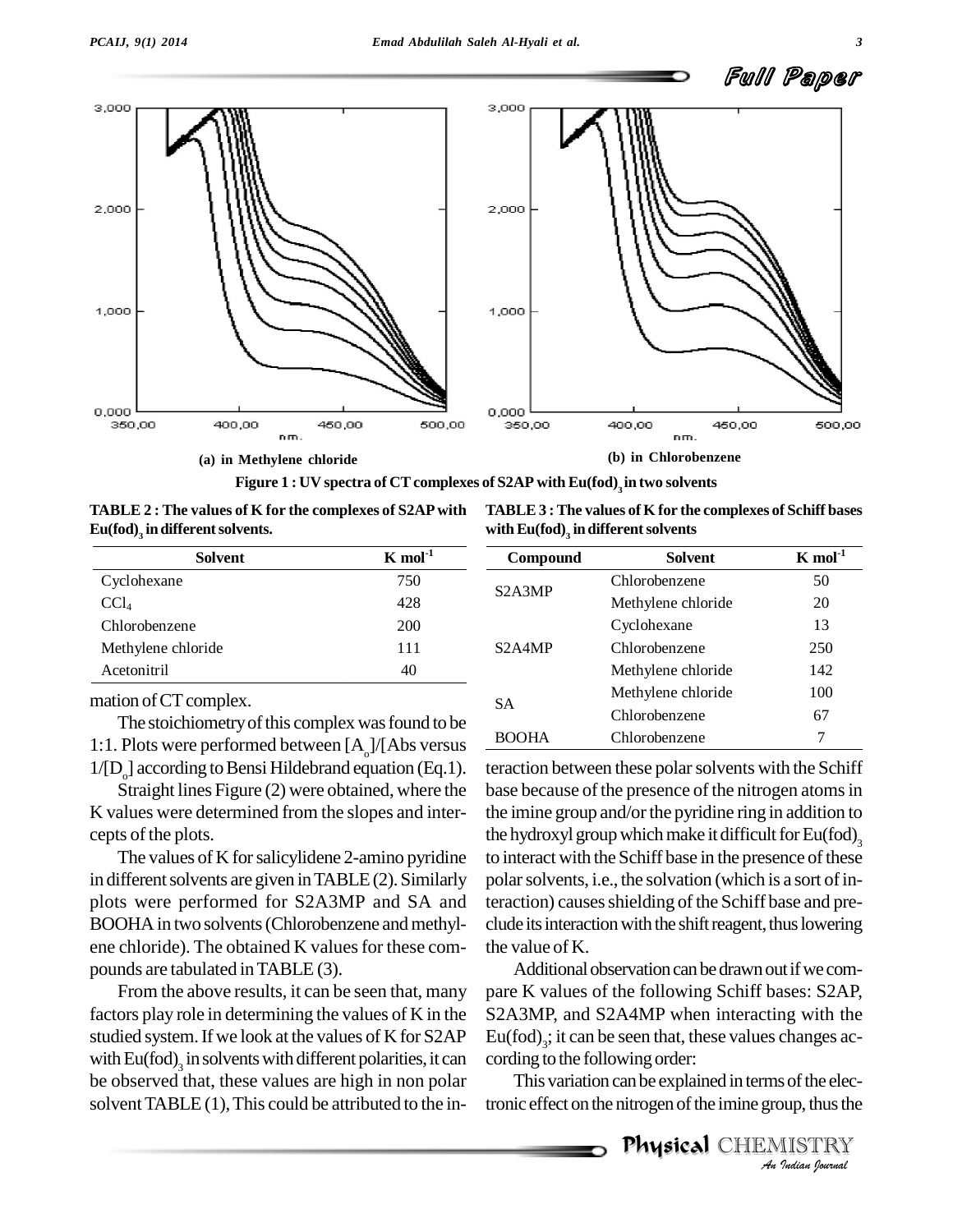

**Figure 2 : Linear relationships obtained from the application of B-H equation on S2AP in varioussolvents**

| Solvent                         | S <sub>2</sub> A <sub>3</sub> MP | S <sub>2</sub> AP | S <sub>2</sub> A <sub>4</sub> MP | comp  |
|---------------------------------|----------------------------------|-------------------|----------------------------------|-------|
| Chorobenzene                    | 50                               | 200               | 250                              | there |
| CH <sub>2</sub> Cl <sub>2</sub> | 20                               | 111               | 142                              |       |

presence of amethyl group in the

para position with respect to the imine group in while is *I* respect to the electron dense<br>*Indian* by position which the electron<br>*IISTRY* S2A4MP increases the electron density on the nitrogen atom compared to that of the compound with the methyl group in the meta position which makes the first

compound more able to interact with the  $\mathrm{Eu(fod)}_{3}$  and therefore increases its K value.

On the other hand the methyl group in compound S2A3MP in the ortho position to the nitrogen of the pyridine ring increases the electron density on this ring while in compound S2A4MP the reverse occurs, thus the possibility of interaction between the Schiff base an Eu(fod), will be lowered.

The difference in values of K between S2A3MP

Physical CHEMISTRY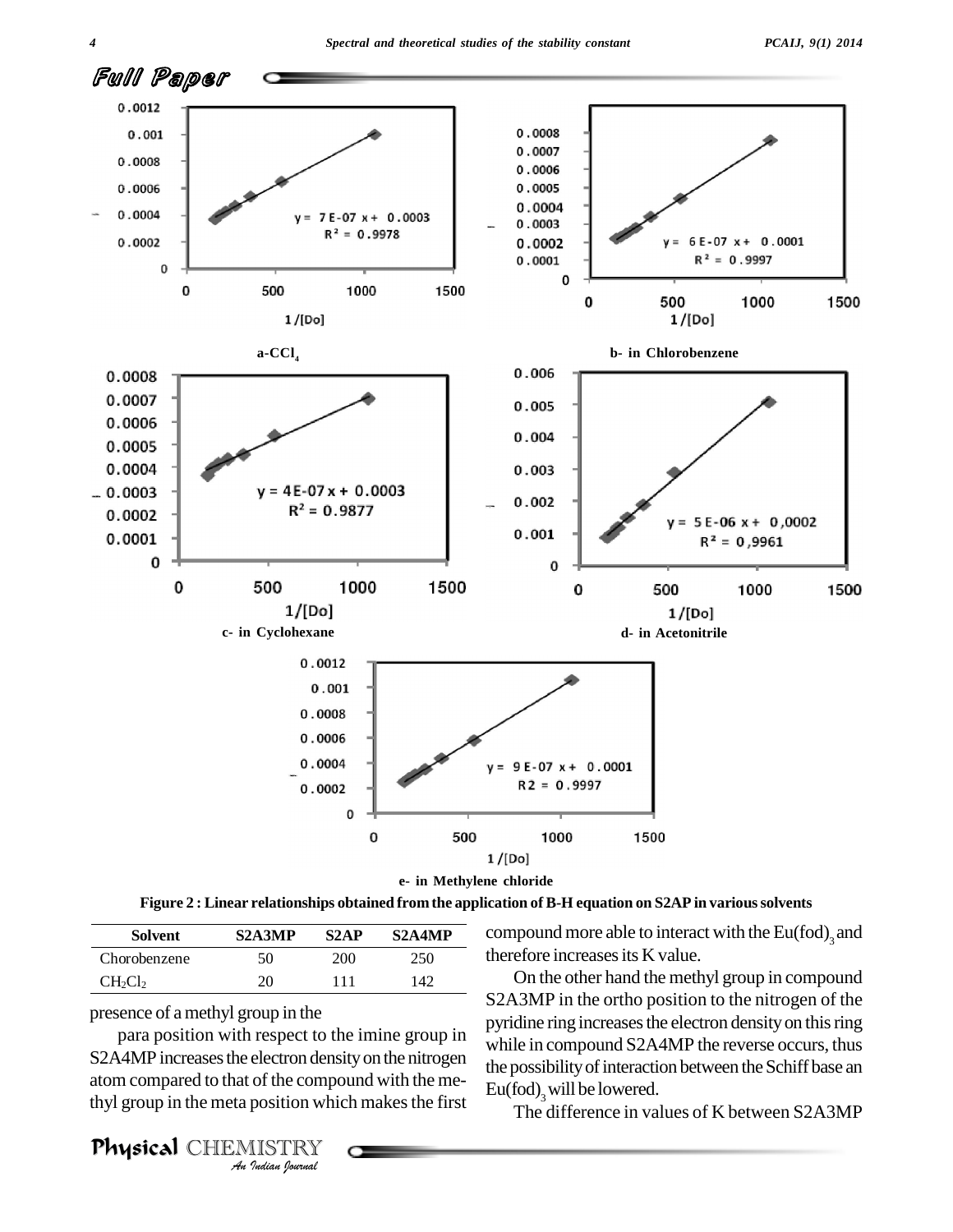and S2A4MP could also be attributed to the steric effect which resulted from the presence of the methyl group in a position which is close to the coordination center compared to the second Schiff base S2A4AP causing weakening of the interaction with Eu(fod), which result in lowering of Kvalues.

Also we can explain the steric effect if we accept the idea that, the interaction of large molecule like Eu(fod), with the Schiff base allow to form eight membered ring rather than the six member ring i.e. the interaction take place with the pyridine nitrogen rather than the imino nitrogen. The reasons which make the eight member ring preferred over the six member ring can be explained as follow: if we compare the K values of the complexes obtained from the reaction of Eu(fod)<sub>3</sub> with  $\eta = \frac{1}{2}$ the bases  $S2AP$  (K=200) and SA (K=67):

The formation of six member rings in both complexes would never explains the great difference of the K values between them so there is a high probability of the formation of a stable eight member ring with the S2AP molecule that releasing some of the steric effect

<sup>3</sup> which plex  $(Eu(fod)$ <sup>3</sup>) is ke number of electronic and structural parameters relating to the Schiff bases under consideration.The bases parameters were considered as the most effective and controlling the K values since the other part of the com-

 $\alpha$  (Eu(fod)<sub>3</sub>) is kept constant.<br>The energies of the HOMO (E<sub>HOMO</sub>) and LUMO  $(E_{LUMO})$  orbitals  $\text{Eu}(\text{fod})$ <sub>3</sub>) is kept constant.<br>e energies of the HOMO ( $\text{E}_{\text{HOMO}}$ ) and LUMO<br>) orbitals, hardness (η), electronic chemical po-The energies of the HOMO ( $E_{HOMO}$ ) and LU<br>( $E_{LUMO}$ ) orbitals, hardness ( $\eta$ ), electronic chemics<br>tential ( $\mu$ ) and global electrophilicity ( $\omega$ )<sup>[6,12-14]</sup> tential  $(\mu)$  and global electrophilicity  $(\omega)$ <sup>[6,12-14]</sup> were calculated using equations(2, 3, and 4) respectively and tabulated inTABLE (4). In addition a number of bond lengths and bond angles belonging to the active part in the structures of the Schiff bases were deter-

mined for the same purpose.  
\n
$$
\eta = \frac{1}{2} (E_{LUMO} - E_{HOMO})
$$
\n(2)

$$
\mu = \frac{1}{2} (E_{HOMO} + E_{LUMO})
$$
 (3)

$$
W = \frac{\mu^2}{2\eta}
$$
 (4)

In order to explain the variation noticed in TABLE



which may be resulted due to spatial congestion raised by a large molecule such as  $Eu(fod)_{3}$  In addition, if we comp compare the stability of the two complexes resulted from the reaction of  $Eu(fod)$ <sub>3</sub> with the Schiff bases SA and (they di BOOHA we can see that the stability of the SA com plex  $(K=67)$  which form a six member ring is greater than that of BOOHA complex  $(K=7)$  which form five membered ring.



Further evidences supported these expectations are supplied by theoretical studies.

## **Theoretical study**

This study is carried out by applying the semi-empirical Austin method1 (AM1)<sup>[6]</sup> for the estimation of a con

 $(4)$  and find a connection with the values of K, a simple comparison can be made among the bases S2AP, S2A3MP, and S2A4MP which have similar structures (theydifferonlybysubstitutingHatombymethylgroup) in certain solvent (chlorobenzene). TABLE (4) shows that, the values of K are reversely proportional to the in certain solvent (chlorobenzene). TABLE (4) shows<br>that, the values of K are reversely proportional to the<br>difference between  $E_{LUMO}$  and  $E_{HOMO}$  ("(L – H) or with that, the values of K are reversely proportional to the<br>difference between  $E_{LUMO}$  and  $E_{HOMO}$  ("( $L-H$ ) or with<br>the values of ( $\eta$ ). These variations agree with the prindifference between  $E_{LUMO}$  and  $E_{HOMO}$  ("(L – H) or with<br>the values of (η). These variations agree with the prin-<br>ciple that says "the less stable molecule is the most acthe values of (1)<br>ciple that says<br>tive one".

*An*the presence of a methyl group in position meta to the Indian to the<br>**Indian Property Contains the Be-**<br>**IISTRY**<br>*Indian Iournal* Looking at the charge present on the nitrogen atom of the pyridine ring (Np), we find that, the existence of ortho methyl relative to this atom in the molecule S2A3MP makes it higher than the analogous atoms in the S2AP and S2A4MP molecules. In the same time, imine nitrogen (Ne) of the S2A3MP does not affect the charge on this atom as a result the charge on Ne be come less with respect to the similar in the other mol-

Physical CHEMISTRY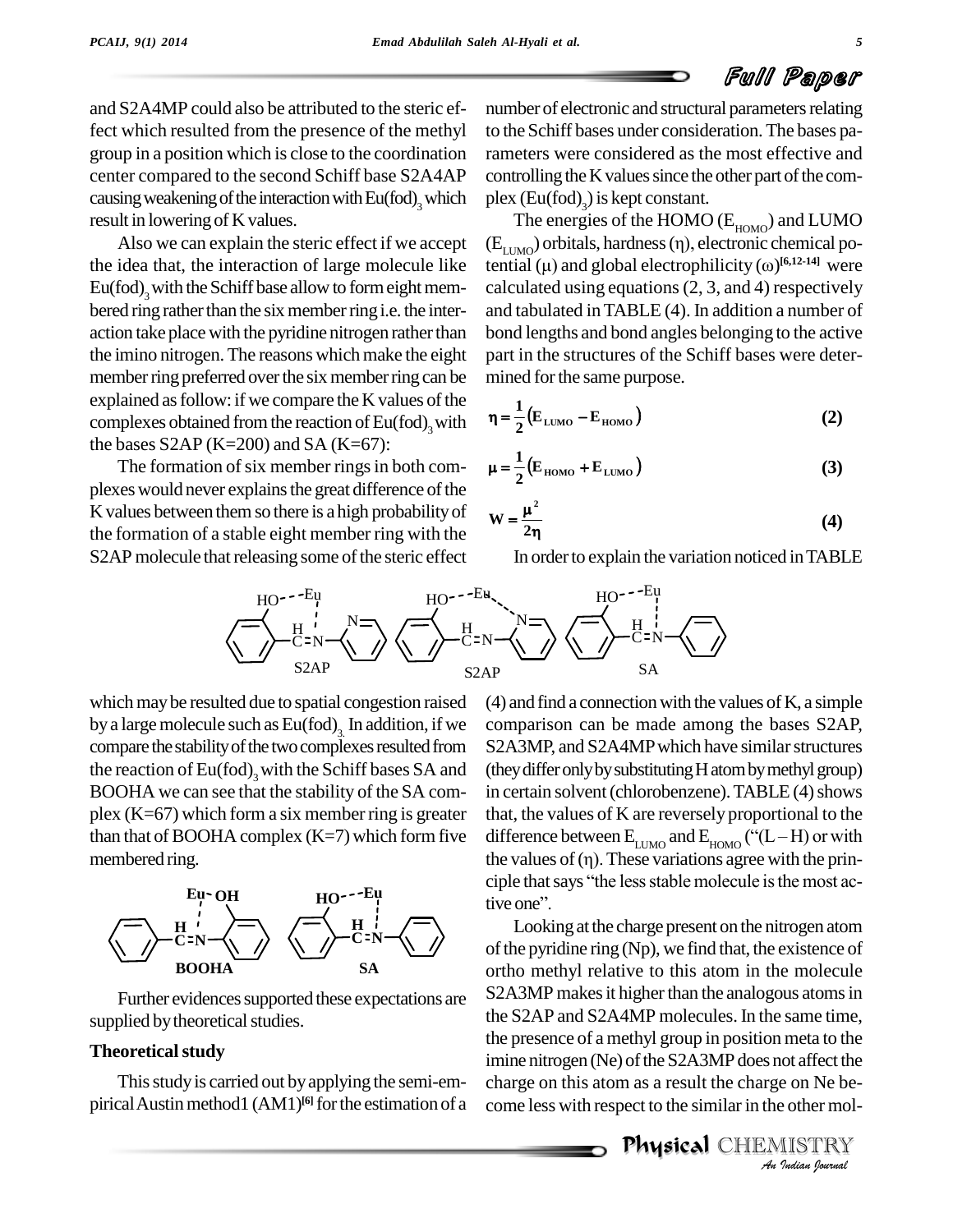| Full Paper |  |
|------------|--|
|------------|--|

|                                  | TABLE 4: Values of the electronic and structural parameters of Schiff bases calculated by AM1 method. |             |             |               |       |          |        |
|----------------------------------|-------------------------------------------------------------------------------------------------------|-------------|-------------|---------------|-------|----------|--------|
| Comp.                            | Solvent                                                                                               | <b>HOMO</b> | <b>LUMO</b> | $\Delta(L-H)$ | η     | $\mu$    | W      |
|                                  | Methylene chloride                                                                                    | $-10.043$   | $-4.804$    | 5.239         | 2.619 | $-7.423$ | 10.518 |
| S <sub>2</sub> AP                | Chlorobenzene                                                                                         | $-10.053$   | $-4.799$    | 5.254         | 2.627 | $-7.426$ | 10.495 |
|                                  | CCl <sub>4</sub>                                                                                      | $-10.997$   | $-4.715$    | 6.282         | 3.141 | $-7.856$ | 9.824  |
|                                  | Cyclohexane                                                                                           | $-10.167$   | $-1.969$    | 8.198         | 4.099 | $-6.068$ | 4.491  |
| S <sub>2</sub> A <sub>3</sub> MP | Methylene chloride                                                                                    | $-9.995$    | $-4.617$    | 5.378         | 2.689 | $-7.306$ | 9.925  |
|                                  | Chlorobenzene                                                                                         | $-10.057$   | $-2.472$    | 7.585         | 3.792 | $-6.264$ | 5.173  |
|                                  | Methylene chloride                                                                                    | $-10.969$   | $-2.350$    | 8.619         | 4.309 | $-6.659$ | 5.145  |
| S <sub>2</sub> A <sub>4</sub> MP | Chlorobenzene                                                                                         | $-9.001$    | $-4.590$    | 4.411         | 2.205 | $-6.795$ | 10.469 |
|                                  | Cyclohexane                                                                                           | $-9.984$    | $-4.665$    | 5.319         | 2.659 | $-7.324$ | 10.086 |
|                                  | Methylene chloride                                                                                    | $-10.125$   | $-4.675$    | 5.450         | 2.725 | $-7.400$ | 10.047 |
| SA                               | Chlorobenzene                                                                                         | $-10.210$   | $-4.518$    | 5.692         | 2.846 | $-7364$  | 9.527  |
| <b>BOOHA</b>                     | Chlorobenzene                                                                                         | $-9.824$    | $-4.064$    | 5.760         | 2.880 | $-6.944$ | 8.371  |

| TABLE 4 : Values of the electronic and structural parameters of Schiff bases calculated by AM1 method. |  |
|--------------------------------------------------------------------------------------------------------|--|
|--------------------------------------------------------------------------------------------------------|--|

**\*\* Units of energetic values are ev.**

#### ecules.

In contrast the existence of methyl group in position para to the Ne of S2A4MP increases the charge on this atom and does not affect the charge on the Np. of  $(\omega)$  and the atomic charges (Ne and O) are totally Meanwhile, the lower value of  $(\omega)$  in S2A3MP that makes it behaves as a nucleophile more than the other molecules, becomes greater electrons donating and more liable to form a complex. In fact, the results obtained are in converse with the expected results according to the above discussion. This could be attributed to the steric factor which dominate the interactions of a large molecule  $(Eu(fod)_3)$  with such Schiff bases and favor bon the formation of eight member ring.

Such expectation is more clearly noticed when comparing these parameters of the molecules BOOHA, SA and S2AP:

In this comparison; the principle that, the more stable molecule is less active toward the formation of com-<br>plex is also being applied. Also we find that, the values<br>of (∞) and the atomic charges (Ne and O) are totally plex is also being applied. Also we find that, the values opposing the values of K. This is support the previous assumption in which the electronic parameter is not the dominant factor and the steric effect is controlling the value of K and facilitate the formation of eight mem bered ring complex.

Additional support can come from the values of some structural parameters namely, bond length and bond angels listed in TABLE(6).



| TABLE 5 : Comparison among the parameters of the molecules BOOHA, SA and S2AP |            |               |           |                  |       |          |        |
|-------------------------------------------------------------------------------|------------|---------------|-----------|------------------|-------|----------|--------|
| <b>Base</b>                                                                   | $K(mol-1)$ | $\Delta(L-H)$ | Charge O  | <b>Charge Ne</b> |       |          | W      |
| <b>BOOHA</b>                                                                  |            | 5.760         | $-0.2672$ | $-0.1555$        | 2.880 | $-6.944$ | 8.371  |
| <b>SA</b>                                                                     | 100        | 5.692         | $-0.2515$ | $-0.1514$        | 2.846 | $-7.364$ | 9.527  |
| S <sub>2</sub> AP                                                             | <b>200</b> | 5.254         | $-0.2491$ | $-0.1356$        | 2.627 | $-7.426$ | 10.495 |

| TABLE 5 : Comparison among the parameters of the molecules BOOHA, SA and S2AP |  |
|-------------------------------------------------------------------------------|--|
|-------------------------------------------------------------------------------|--|

|  |  |  |  |  |  |  |  | TABLE $6$ : Bond lengths (A°) and angles(°) of the active parts of the Schiff bases. |  |
|--|--|--|--|--|--|--|--|--------------------------------------------------------------------------------------|--|
|--|--|--|--|--|--|--|--|--------------------------------------------------------------------------------------|--|

| <b>Base</b>                      | $K(mol-1)$      | $C_1 - C_8$                                      | $C_8 - N_9$                                        | $N_9 - C_{10}$        |
|----------------------------------|-----------------|--------------------------------------------------|----------------------------------------------------|-----------------------|
| S <sub>2</sub> A <sub>3</sub> MP | 50              | 1.4695                                           | 1.2878                                             | 1.4214                |
| S <sub>2</sub> AP                | 200             | 1.4682                                           | 1.2917                                             | 1.4271                |
| S <sub>2</sub> A <sub>4</sub> MP | 250             | 1.4680                                           | 1.2918                                             | 1.4210                |
|                                  | $< C_6 C_1 C_8$ | $<$ C <sub>2</sub> C <sub>1</sub> C <sub>8</sub> | $<$ N <sub>9</sub> C <sub>10</sub> C <sub>15</sub> | $< N_9 C_{10} N_{11}$ |
| S <sub>2</sub> A <sub>3</sub> MP | 120.137         | 120.755                                          | 119.909                                            | 117.598               |
| S <sub>2</sub> AP                | 121.807         | 120.302                                          | 124.284                                            | 114.719               |
| S <sub>2</sub> A <sub>4</sub> MP | 121.810         | 120.246                                          | 124.053                                            | 115.067               |